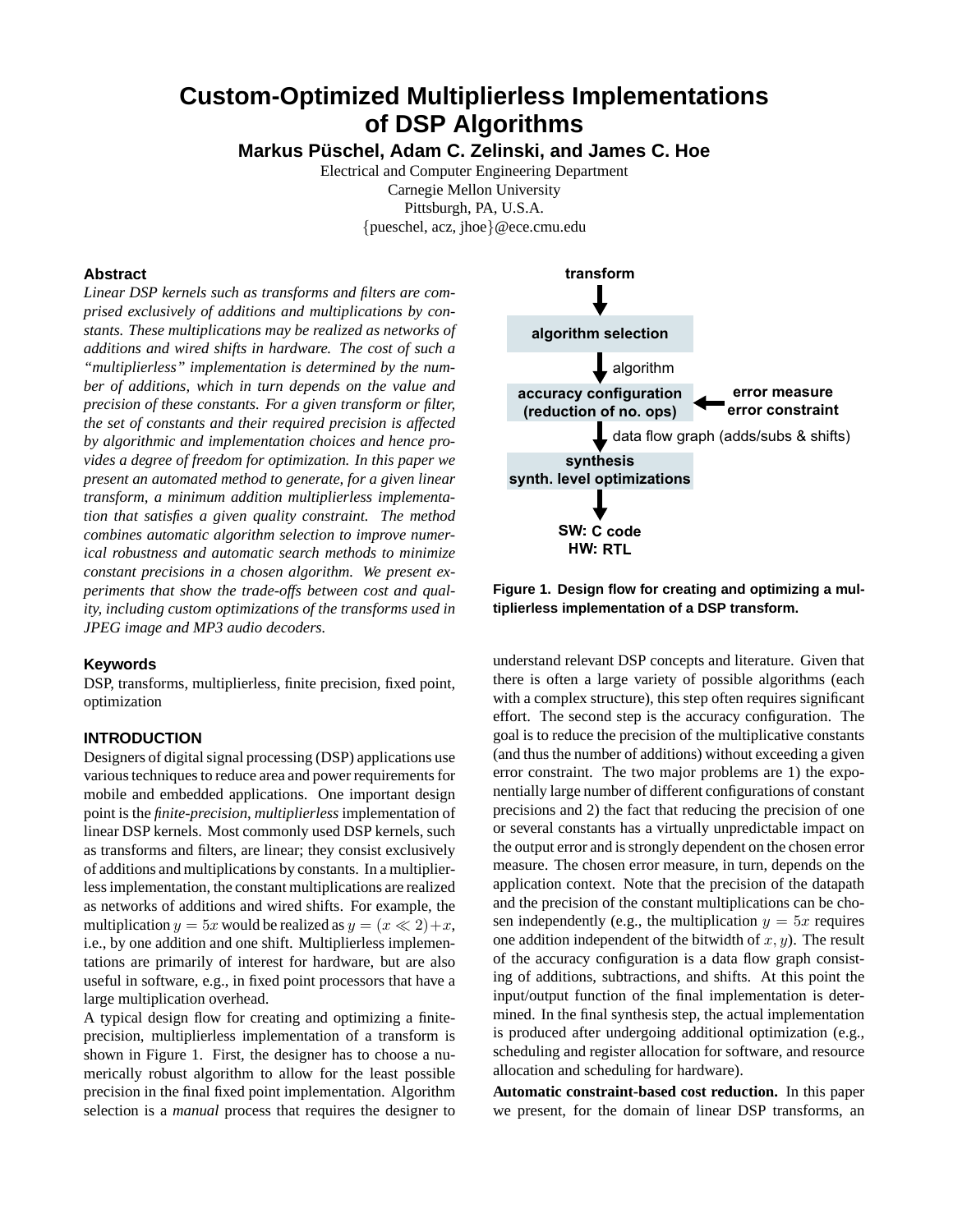approach for automating the first two steps in Figure 1: algorithm selection and accuracy configuration. Given a transform  $T$ , an arbitrary error measure  $E$  and an error threshold  $E_{\text{max}}$ , our method consists of the following two high-level steps:

- We automatically select and generate a numerically robust algorithm for T.
- We use intelligent search methods to find, for a given datapath bitwidth, the lowest cost (i.e., least number of additions) configuration of constant precisions in this algorithm such that the corresponding approximate transform  $\widetilde{T}$  satisfies  $E(\widetilde{T}) \leq E_{\text{max}}$ . Further, we use addition chains to optimally expand constant multiplications into additions and shifts.

To the best of our knowledge, we claim novelty in three directions by 1) providing the first method for automatic robust algorithm selection; 2) addressing *arbitrary*, including application driven, error measures; and 3) providing the first automatic method for independently configuring constant precisions across a large set of transforms.

Our approach complements existing research and tools that address the third (bottom) block in Figure 1, thus offering the possibility of an entirely automated design flow from the selected transform to the final implementation.

**Related work.** The main emphasis of current high-level synthesis research addresses the bottom block in Figure 1, the synthesis and optimization of a data flow graph to a final implementation (referto [1]). The synthesis and optimization described in this paper are at a higher level, in the mathematic and algorithmic domains.

To date, research on multiplierless implementations of linear DSP kernels has been focused on filters; very little effort has been devoted to the more complex domain of transforms, which are the subject of this paper. Exceptions include [12, 3]. Reference [12] presents an in-depth study of multiplierless implementations of a specific algorithm of the DCT, type II, size 8, used in JPEG image compression; [3] expands on this work by introducing the idea of a greedy search to find the best constant precisions. This work, however, requires the knowledge of a robust algorithm as a starting point, considers only the above DCT, and uses a method to convert multiplications by constants into additions and shifts that is, in general, suboptimal. We presented a first generalization in [17] by considering different transforms and introducing different types of feedback-driven searches. In this paper we expand this work into a fully automated design flow by automating the algorithm selection, defining proper robustness metrics, and presenting an evaluation of the cost-accuracy tradeoffs in various application scenarios.

Our work is also related to research on mapping floating point into fixed point implementations. For example, [4] provides a tool to analyze the error propagation in a data flow graph to determine the required range and a bound for the error margin of the computation, but the precision is determined only *globally* and the method is not easily adaptable for non-numerical error measures. Other recent papers have also addressed issues in fixed point representation and quantization errors (e.g., [15], [16]).

**Organization of this paper.** The Background section provides the necessary background on DSP transforms, algorithms, and the techniques for mapping constant multiplications into additions and shifts. The next section explains automatic Algorithm Selection (the first block in Figure 1); the section after that explains automatic Accuracy Configuration (the second block in Figure 1). The final section presents experimental results of custom-optimized multiplierless implementations of transforms within several application contexts. One particular experiment reduces the number of additions required by the inverse modified discrete cosine transform (IMDCT) within MP3 audio decoding to 288 additions while still maintaining "limited accuracy" as defined by the MP3 International Organization for Standardization (ISO) standard.

### **BACKGROUND**

In this section we provide the necessary background on DSP transforms, DSP transform algorithms, the SPIRAL code generator, and multiplierless implementation techniques.

#### **DSP transforms, algorithms, and SPIRAL**

**Transforms.** Mathematically, a (linear) DSP transform is a multiplication  $y = Mx$ , where x is an input vector (e.g., a sampled signal),  $M$  the transform matrix, and  $y$  the output vector (e.g., a transformed signal). Many different transforms are used in signal processing, including the discrete Fourier transform, the discrete cosine transforms (DCTs), and the discrete wavelet transform. In this paper, we consider three variants of DCTs that are important kernels in the JPEG and MPEG image/video/audio coding standards: type II, type IV, and the IMDCT. They are defined by the matrices

$$
DCT_n^{(II)} = \left[\cos\frac{k(2\ell+1)\pi}{2n}\right]_{0 \le k,\ell < n},
$$
\n
$$
DCT_n^{(IV)} = \left[\cos\frac{(2k+1)(2\ell+1)\pi}{4n}\right]_{0 \le k,\ell < n},
$$
\n
$$
IMDCT_n = \left[\cos\frac{(2k+1)(2\ell+1+n)}{4n}\right]_{0 \le k < 2n, 0 \le \ell < n}.
$$

Note that the IMDCT<sub>n</sub> is a  $2n \times n$  matrix.

**Transform algorithms.** For each transform of size *n* there is a surprisingly large number of different fast algorithms, which have similar, close to minimal arithmetic cost (typically of the order  $O(n \log(n))$ , but have different structures and different numerical accuracies. The reason for this variety lies in the recursive structure of the algorithms. For a given transform, there are various ways of computing it using other, smaller transforms. The combination of these choices leads to a combinatorial explosion: the number of algorithms grows exponentially with  $n$ . For example, for a  $DCT^{(II)}$ , SPIRAL (introduced in the next paragraph) reports 82 different algorithms for size 8, but as many as 1639236012 algorithms for size 32.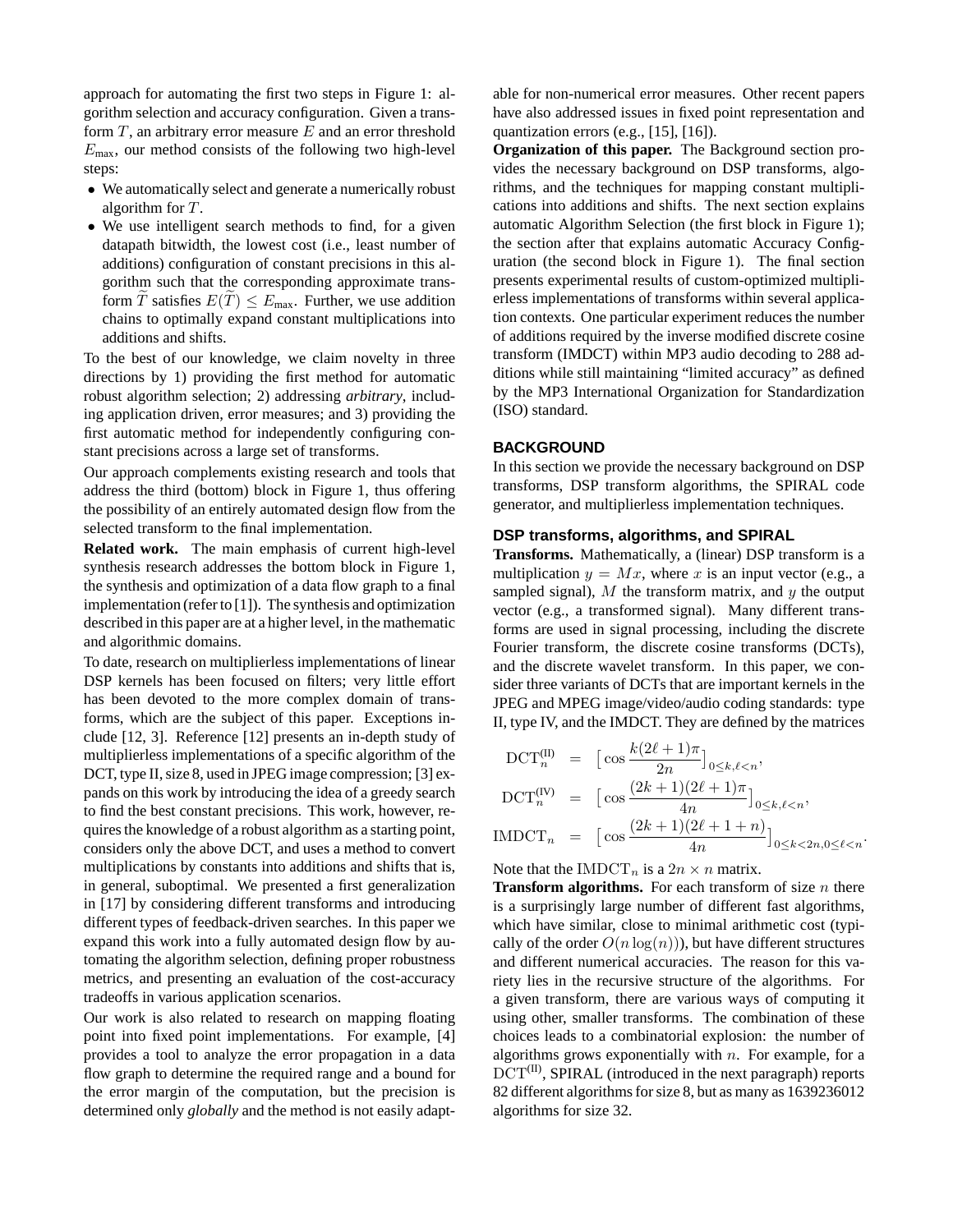

**Figure 2. Architecture of SPIRAL.**

**SPIRAL** is a generator for optimized software implementations of DSP transforms [14]; SPIRAL's architecture is shown in Figure 2. For a given transform, SPIRAL uses a rule mechanism to generate fast algorithms, represented in a mathematical language called *Signal Processing Language* (SPL). The algorithms are compiled into C code and their measured runtime is fed back into a search engine that triggers the generation of different algorithms with different implementation options (e.g., the degree of loop unrolling). Rather than using a brute force exploration of the entire algorithmic space, SPIRAL employs a sophisticated feedbackdriven search engine to heuristically guide algorithm exploration. While this method does not guarantee that the optimal implementation will be uncovered, it finds close-to-optimal algorithms quickly and automatically. In practice, SPIRALgenerated competes with and, in some cases, even outperforms hand-tuned code (e.g., [5]).

Other forms of algorithm selection have been used to enable optimizations of hardware datapaths for performance [13]. For the purpose of this paper, we borrow the SPIRAL framework to generate numerically robust algorithms (the first block in Figure 1). This is accomplished by replacing SPI-RAL's default runtime optimization metric with a robustness measure defined in the Algorithm Selection section.

#### **Addition chains**

Linear DSP transform algorithms compute a transform using exclusively additions and multiplications by constants. When multiplying by constants in hardware, costly full multipliers may be avoided by replacing them with networks of additions and shifts. Since shifts are realized in hardware by wires, we model the cost of such a multiplierless implementation as the number of additions. Now we will explain the *addition chain* method for optimally expanding a multiplication by a constant into the least number of additions, which offers a significant savings over the more commonly used canonical signed digit (CSD) method.



**Figure 3. Average cost savings of addition chains versus CSD.**

When approximating a constant  $c$  as a fixed point number, it takes the form

$$
c \approx k/2^n,
$$

where  $n$  is the number of fractional bits. Since the number of additions required to multiply by  $c$  is not affected by the position n of the decimal point, we restrict our discussion to integer fixed point numbers  $c = k$ . Given an integer k and its bit representation

$$
k = \sum_{0 \le i < n} b_i 2^i, \quad b_i \in \{0, 1\},\tag{1}
$$

a direct method for multiplying by  $k$  would require as many additions as the number of non-zero  $b_i$  minus one, which can be as large as  $n - 1$ .

The well-known canonical signed digit (CSD) representation [10, chap. 6] expresses k as in (1), but allows  $b_i \in \{\overline{1}, 0, 1\}$ , where  $\overline{1}$  stands for −1. The most salient feature of CSD is that it replaces each sequence of  $s$  1's by a 1, followed by s − 1 0's, followed by a  $\overline{1}$ . Furthermore, no two consecutive bits in a CSD representation are nonzero. The worst case scenario now requires  $(n-1)/2$  additions or subtractions. For example,  $k = 315$  has the bit representation 100111011 and the CSD representation  $101000\overline{101}$ .

It is known that CSD in general does not yield the minimum cost solution for multiplying by a constant  $k$ . The optimal method requires *addition chains* (or, more precisely, addition/subtraction/shift chains), which reuse intermediate results more flexibly. For example, the number  $k = 1197$ has the CSD representation  $1010\overline{1}0\overline{1}0\overline{1}01$ , which requires 5 additions/subtractions. The best addition chain computes  $y = kx$  using only 3 additions:

$$
t = x \ll 3 + x
$$
  

$$
y = t \ll 7 + t \ll 2 + t
$$

For a given  $k$ , finding the optimal addition chain is known to be NP-complete [2]. Algorithmic methods exist to generate the solutions for numbers up to at least 20 bits, e.g., [6], which is the method we use. A maximum of five additions is needed by constants of up to 19 bits. Figure 3 shows the average savings (in additions/subtractions) achievable when using addition chains versus CSD for bitwidths up to 20.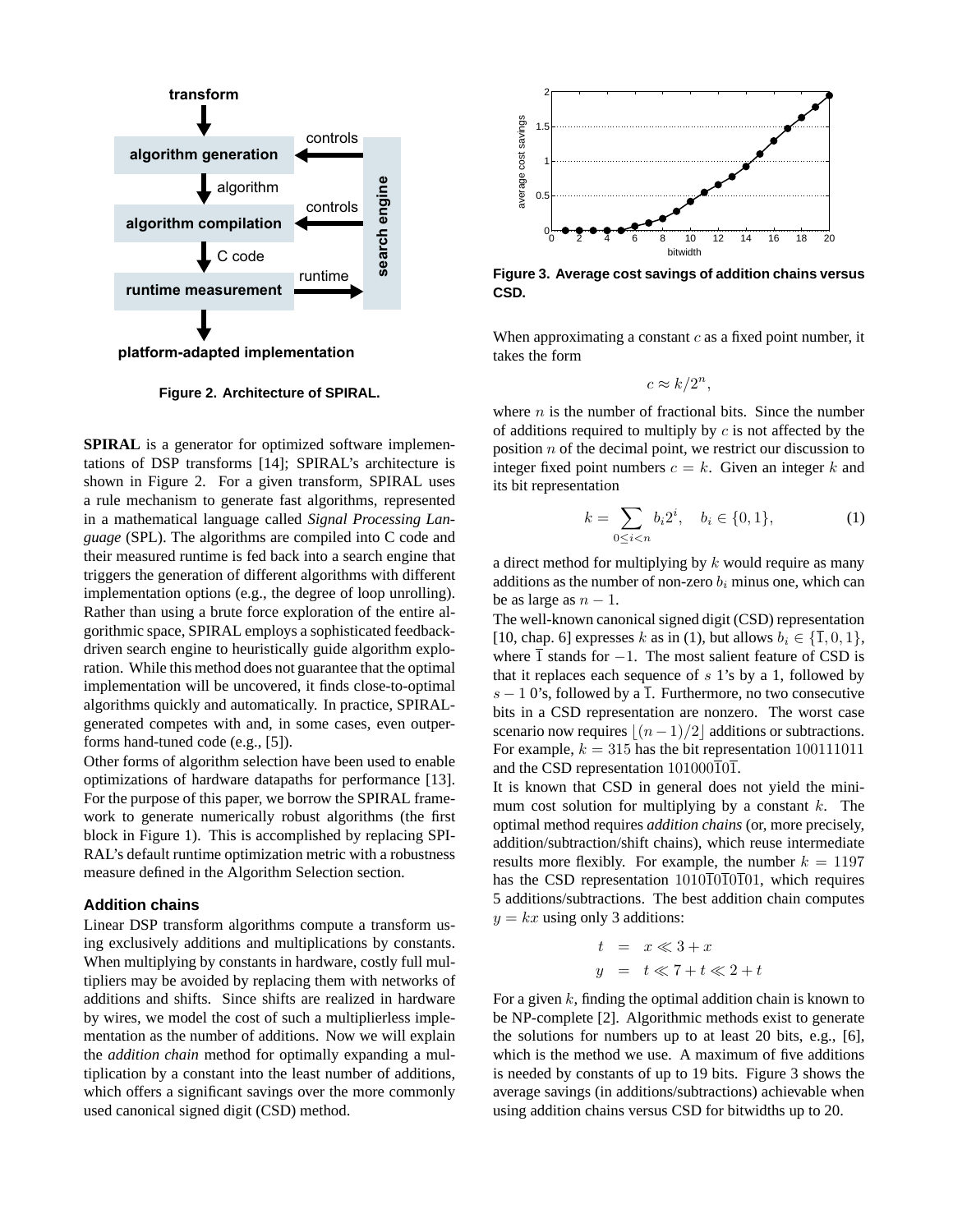#### **ALGORITHM SELECTION**

In this section, we explain how to automate the first block in Figure 1, the selection of a numerically robust algorithm for a given transform. As mentioned in the Background section, a given transform has many different algorithms. When implemented in fixed point arithmetic, these algorithms will exhibit different degrees of output quality degradation. In this section, we first define a measure of robustness and then explain how a numerically robust algorithm can be automatically selected by using SPIRAL (introduced in the Background section).

**Robustness.** Assume a given algorithm T exists, which represents the exact transform matrix  $M$ , i.e.,  $T = M$ . When implemented in k-bit fixed point arithmetic, this algorithm represents an approximation of the matrix M, i.e.,  $T_{k\text{-bit}} \approx$  $M$ . Thus, as a measure of robustness of the algorithm  $T$ , we use

$$
N_k(T) = ||T - \overline{T}_{k\text{-bit}}||,\tag{2}
$$

where  $|| \cdot ||$  is a matrix norm. A good choice is a matrix norm that is *subordinate* to a vector norm (see [7] for more details on norms).

For a vector  $x = (x_1, \ldots, x_n)$ , the possible norm functions are jointly written as  $||x||_p$ , where  $p \ge 1$  or  $p = \infty$ . Examples include the standard Euclidean norm  $(p = 2)$  and the maximum norm ( $p = \infty$ ), defined respectively by

$$
||x||_2 = \left(\sum_i |x_i|^2\right)^{1/2}, \quad ||x||_{\infty} = \max_i\{|x_i|\}.
$$

For each vector norm  $|| \cdot ||_p$  there is a unique matrix norm, the *subordinate norm*, also written as  $|| \cdot ||_p$ , that satisfies

$$
||Mx||_p \le ||M||_p \cdot ||x||_p, \text{ for all } M, x.
$$
 (3)

In particular, the matrix norm  $||M||_2$  is the *spectral norm*, i.e., the largest singular value of  $M$ . In this paper, we will use  $||M||_{\infty}$ , the *max-row-sum norm*, since it is faster to compute:

$$
||M||_{\infty} = \max_{i} \{ \sum_{j} |M_{i,j}| \}.
$$

Now we may motivate the use of the proposed robustness measure  $N_k$  in (2): namely, the measure itself is *input independent*, but may still be used to derive input dependent bounds. Assuming an input x and setting  $y = Tx$  (the exact result) and  $\tilde{y} = T_{k\text{-bit}}x$  (the approximate result), and using (3), we derive the output error bound

$$
||y-\tilde{y}||_{\infty} \leq ||T-\tilde{T}_{k\text{-bit}}||_{\infty}||x||_{\infty} = N_{k}(T)||x||_{\infty}.
$$

For example, if we assume a given algorithm  $T$  and that  $x$ is an image of 8-bit color values lexicographically arranged into a vector, then  $||x||_{\infty} \le 255$ , yielding the concrete error bound  $255N_k(T)$ .

Choosing a less robust algorithm results in a less accurate implementation under a given choice of fixed point format and limits the opportunity to reduce the precision of the fixed point computation. Figure 4 shows a histogram of  $N_8(T)$  for all 82 algorithms for the  $\mathrm{DCT}_8^{(\mathrm{II})}$ , all 226 algorithms for the

 $\mathrm{DCT}_8^{(IV)}$ , and all 44 algorithms for the IMDCT<sub>18</sub>. (We chose different scales since the transforms have different numbers of multiplications and thus different accuracies.) The spread in robustness is large, showing the importance of *deliberately* choosing the right algorithm.

**Using SPIRAL to generate robust algorithms.** For this paper, we use SPIRAL's search mechanism to "find" a numerically robust algorithm. This is achieved by replacing the runtime measurement of an algorithm (see Figure 2) by the robustness measure  $N_k$ . This automates the first block in Figure 1.

# **ACCURACY CONFIGURATION**

Once a numerically robust algorithm has been selected using SPIRAL, the remaining problem considered in this paper is how to choose the bitwidth of each multiplicative constant to minimize the number of additions without exceeding a given error constraint (the second block in Figure 1). Note that the bitwidth of each constant may be chosen independently, which yields an exponentially large space of alternatives that, in general, may not be exhaustively searched over.

**The optimization problem.** We formally state the optimization problem that we solve. Let  $T$  be the algorithm selected for the transform to be implemented. An approximation (finite-precision version) of  $T$  is denoted by  $T$ . The cost of  $T, \text{cost}(T)$ , is the number of additions it requires to compute. Further, let an error measure  $E$  be given, which is a function that assigns each T a real value  $E(T) \geq 0$ . We assume that a lower value of  $E(\tilde{T})$  is better. (The case of measures where a higher value is better is handled analogously.) Further, a quality threshold  $E_{\text{max}}$  is given. The problem can now be stated as follows.

**Given:** an algorithm  $T$ , an error measure  $E$ , and an error threshold  $E_{\rm max}$ ; **Find:** an approximation  $\widetilde{T}$  with  $E(\widetilde{T}) \leq E_{\text{max}}$ that minimizes  $cost(T)$ .

We propose to solve this optimization problem through an automated intelligent search in the space of alternatives, i.e., in the space of different constant approximations. In this section, we first discuss different possible error measures E and then we investigate the size of the actual search space. Finally, we introduce the different search methods used for optimization.

**Error measures.** Our approach does not make any assumptions on the error measure  $E$  used. The only requirement is a reasonably efficient (fast) evaluation of  $E(T)$ , since the search methods introduced below will generate and evaluate many different  $T$  during the optimization process.

We consider two types of error measures  $E$  in this paper: 1) numerical error measures and 2) application-based error measures.

A *numerical error measure* computes the norm of the difference between the exact algorithm  $T$  and its approximation  $T$ as

$$
E(T) = ||T - \tilde{T}||, \tag{4}
$$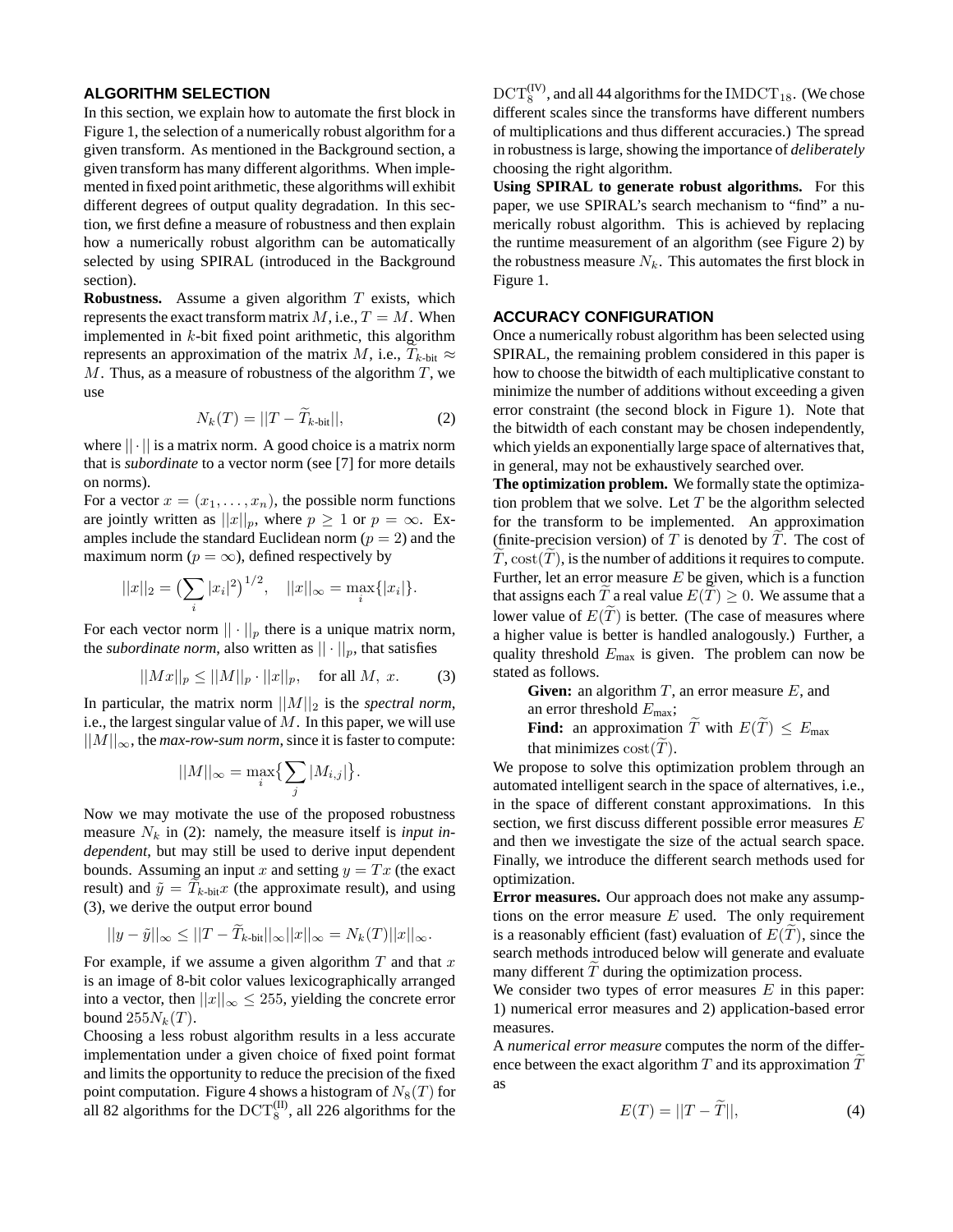

Figure 4. Robustness ( $N_8$ ) histograms of algorithms generated by SPIRAL. From left to right:  $\mathrm{DCT}_8^{(\mathrm{II})},\,\mathrm{DCT}_8^{(\mathrm{IV})},$  $IMDCT<sub>18</sub>$ .

similar to (2) (where the constant precisions were globally reduced). As explained in the Algorithm Selection section, we prefer a subordinate matrix norm in (4).

An *application-based error measure* evaluates  $\overline{T}$  in the context of an application. Evaluation requires inserting code for  $T$  into a simulation or software implementation of the application. In the experiments in this paper we choose the second option. The code generation for  $T$  is provided by SPIRAL. For applications, we consider a JPEG decoder [8] containing a  $\mathrm{DCT}_8^{(II)}$  and an MP3 audio decoder [11] containing an IMDCT<sub>18</sub> and a DCT $_{32}^{(II)}$ . Both applications are implemented in software and use 32-bit fixed point arithmetic.

As a reasonable compliance test for the JPEG decoder, we use the peak signal-to-noise ratio (PSNR) of a compressed and then decompressed reference image compared to the original uncompressed image. (The compliance test defined by the JPEG standard is not commonly used.) A PSNR  $> 30$ dB is considered reasonable for many applications. Note that for evaluation we only insert the approximation  $T$  into the decompression stage (not into the compression stage), because in many real-world scenarios we have no control over the compression process. Also, note that higher PSNR is better, i.e., it is not an error measure but rather a quality measure.

The MP3 audio decoding standard defines two levels of compliance [9]: limited accuracy (LA) and full compliance (FC). Both provide thresholds for the root-mean-square (RMS) difference between a certain reference audio file and the compressed-decompressed version. In addition, FC provides a threshold for the maximum difference. Similar to the JPEG experiment, we only place our approximated transforms  $T$ into the MP3 decoding stage.

**Search space.** Assume a given transform algorithm requires N multiplications by constants and the maximum datapath bitwidth is *n*. Then there are  $(n+1)^N$  different bitwidth configurations. However, not all of them are meaningful. When reducing the bitwidth of a constant by one bit, the constant may not change, or, if it changes, it may still require the same number of additions. Clearly, among different bitwidths with the same complexity, only the largest (i.e., the most precise)

**Table 1. Different approximations for**  $\cos(\pi/16)$ **.** 

| number      |                       | # additions considered for search |
|-------------|-----------------------|-----------------------------------|
|             |                       | x                                 |
| 31/32       |                       |                                   |
| 63/64       |                       | X                                 |
| 251/256     | $\mathcal{D}_{\cdot}$ | X                                 |
| 2009/2048   | 3                     |                                   |
| 4017/4096   | 3                     |                                   |
| 8035/8192   |                       |                                   |
| 16069/16384 | 3                     | x                                 |

has to be considered. For example, consider the constant  $\cos(\pi/16)$  represented with a maximal bitwidth of 16 (all fractional bits). Among the 17 possible approximations (obtained by rounding), only 8 lead to distinct numbers, which are given in Table 1 together with their complexity; the ones considered in the search are marked with an "x". Note that a coarser (i.e., less precise) approximation may have a higher complexity.

From the data generated to produce Figure 3, we observed that 6 additions are sufficient to multiply by any 20-bit constant. Thus, if  $n = 20$ , the actual search space is at most of size  $7<sup>N</sup>$  (for each constant, between 0 and 6 additions may be chosen, depending on the specific bitwidth). In this paper we consider  $n = 16$  for which 5 additions are sufficient; thus, the search space has size of at most  $6^N$ . (In fact, 5 additions are sufficient up to  $n = 19$ , as has been shown in [6].) Even a small transform, such as  $\mathrm{DCT}_8^{(II)}$ , requires at least 11 multiplications, which in this case means a search space of size  $6<sup>11</sup>$ , showing that exhaustive search is impractical even for smaller sized transforms.

**Optimization through search.** We provide three heuristic search methods that visit only a small subset of the possible bitwidth configurations while trying to find a close-tooptimal solution. As before,  $n$  is the maximum bitwidth considered. Evaluation of T means computing  $E(T)$ ; the threshold that must not be exceeded is  $E_{\text{max}}$ . A bitwidth configuration for an algorithm means a particular choice of bitwidth for each constant. As explained above, only those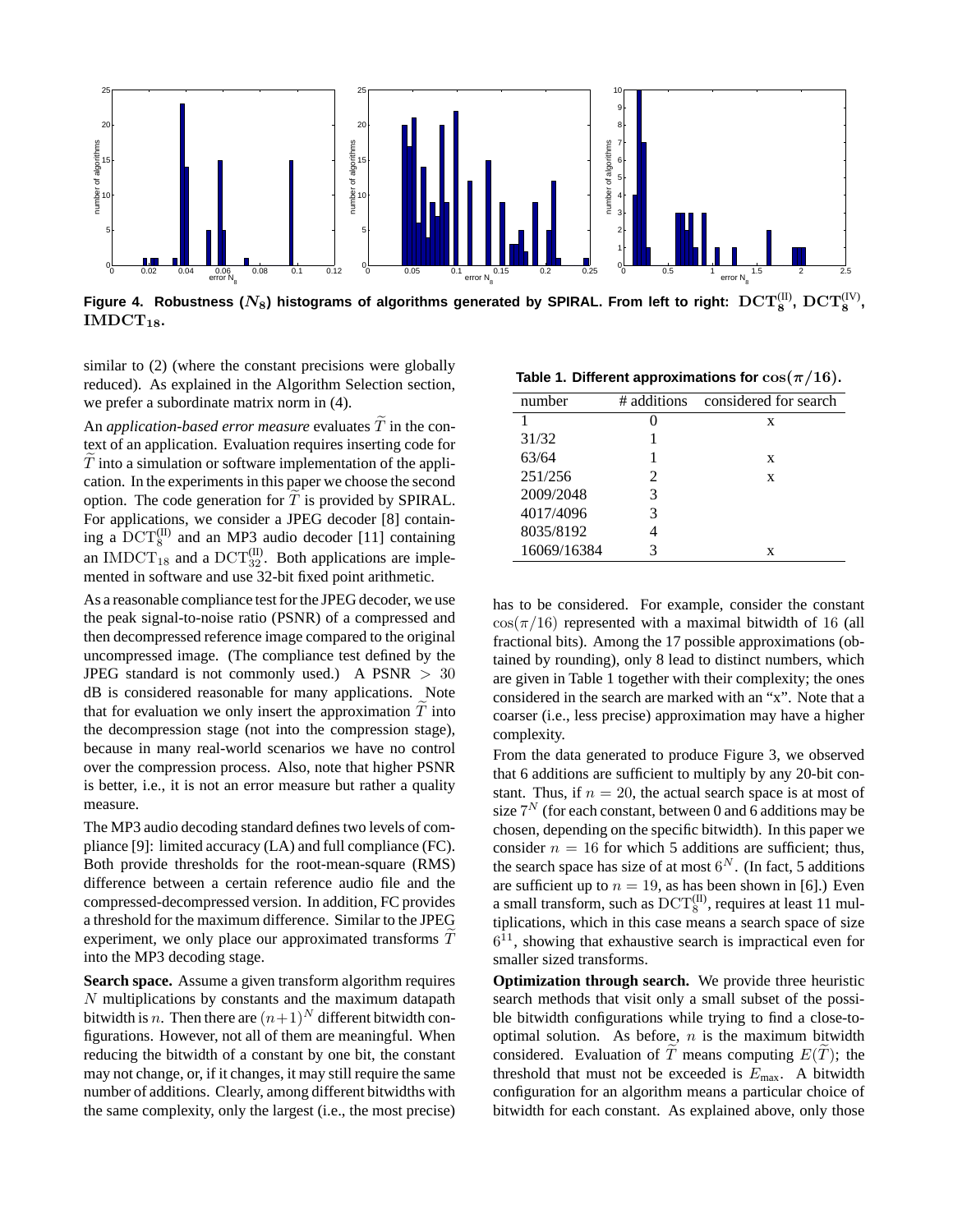

Figure 5. Accuracy cost tradeoffs for  $\mathrm{DCT}_8^{(\rm II)},\mathrm{DCT}_8^{(\rm IV)}$ , and  $\mathrm{IMDCT}_{18}$  found using global, greedy, and evolutionary **search.**

bitwidths that are maximal among all that incur the same cost are considered.

*Global search* is the simplest method. It assumes that all constants have the same bitwidth  $k \in \{0, \ldots, n\}$ . Since there are only  $n + 1$  alternatives, they are each evaluated and the smallest k that still satisfies  $E_{\text{max}}$  is the result.

*Greedy search* (top-down) starts by assigning each constant the maximum bitwidth  $n$ . Each constant in turn is now reduced to require one fewer addition and the resulting  $T$  is evaluated. The choice with the least increase in  $E$  is chosen. The procedure is repeated until  $E_{\text{max}}$  is exceeded.

*Evolutionary search* optimizes by mimicking the natural process of evolution. In the first step, a random population of algorithm approximations corresponding to constant bitwidth configurations is chosen. Then the population is increased by generating random new individuals and performing *mutations* and *cross-breeding*. Mutation of an algorithm is implemented by changing the bitwidth of one of its constants. Cross-breeding between two approximations is implemented by exchanging the bitwidths of the same constant in each. After expanding the population with mutations and crossbreeding, the fittest individuals (those that require few additions and satisfy the error constraint) are selected to form the next population. The procedure is repeated for a certain number of generations.

#### **EXPERIMENTAL RESULTS**

In this section we present experiments that evaluate our approach. All evolutionary searches were conducted using a population size of 75. During each generation, 10 random individuals were inserted, 10 mutations were performed, and 10 pairs were cross-bred. The search terminated after 25 generations. In all global and greedy searches, the constants considered have a maximum bitwidth  $n = 16$  (initially, 15) are fractional bits). The application-based error measures for JPEG and MPEG were evaluated by generating code for the reduced precision algorithms with SPIRAL and inserting it into the respective application.

**Numerical error measure and search methods.** This first set of results characterizes the general relationship between accuracy and cost. The results also assess the relative effec-



Figure 6. Cost reduction for  $\mathrm{DCT}_8^{(\mathrm{II})}$ **in JPEG using global, evolutionary, and greedy search.**

tiveness of the different search methods. For this first experiment, we generated custom-optimized implementations for the DCT<sup>(II)</sup>, the DCT<sup>(IV)</sup>, and the IMDCT<sub>18</sub> with respect to the numerical error measure  $E(T) = ||T - \tilde{T}||_{\infty}$ . For the greedy and evolutionary search, we used multiple error thresholds within the following range:  $10^{-4} \le E_{\text{max}} \le 1$ . The tradeoffs between cost and accuracy are shown in Figure 5. We observe that greedy search generally fared better than global search, which is not surprising since it considers a larger space of possible constant configurations. Evolutionary search finds solutions very close to greedy search for  $\mathrm{DCT}_8^{(II)}$ , but yields suboptimal results in the other cases. The reason is the difference in the number of multiplications required to compute these transforms—12, 20 and 47 for the  $DCT_8^{(II)}$ , the  $DCT_8^{(IV)}$ , and the IMDCT<sub>18</sub>, respectively. In the latter two cases, 25 generations are apparently not sufficient for the search to converge. Though some searches perform better than others, all three return reasonable results. The search time in each case was several minutes.

**JPEG.** For the second experiment, we custom-optimized the  $\mathrm{DCT}_8^{(\mathrm{II})}$  used in JPEG image decoding. As the error measure, we computed the PSNR of the decompressed Lena image (a commonly used DSP reference image), which was com-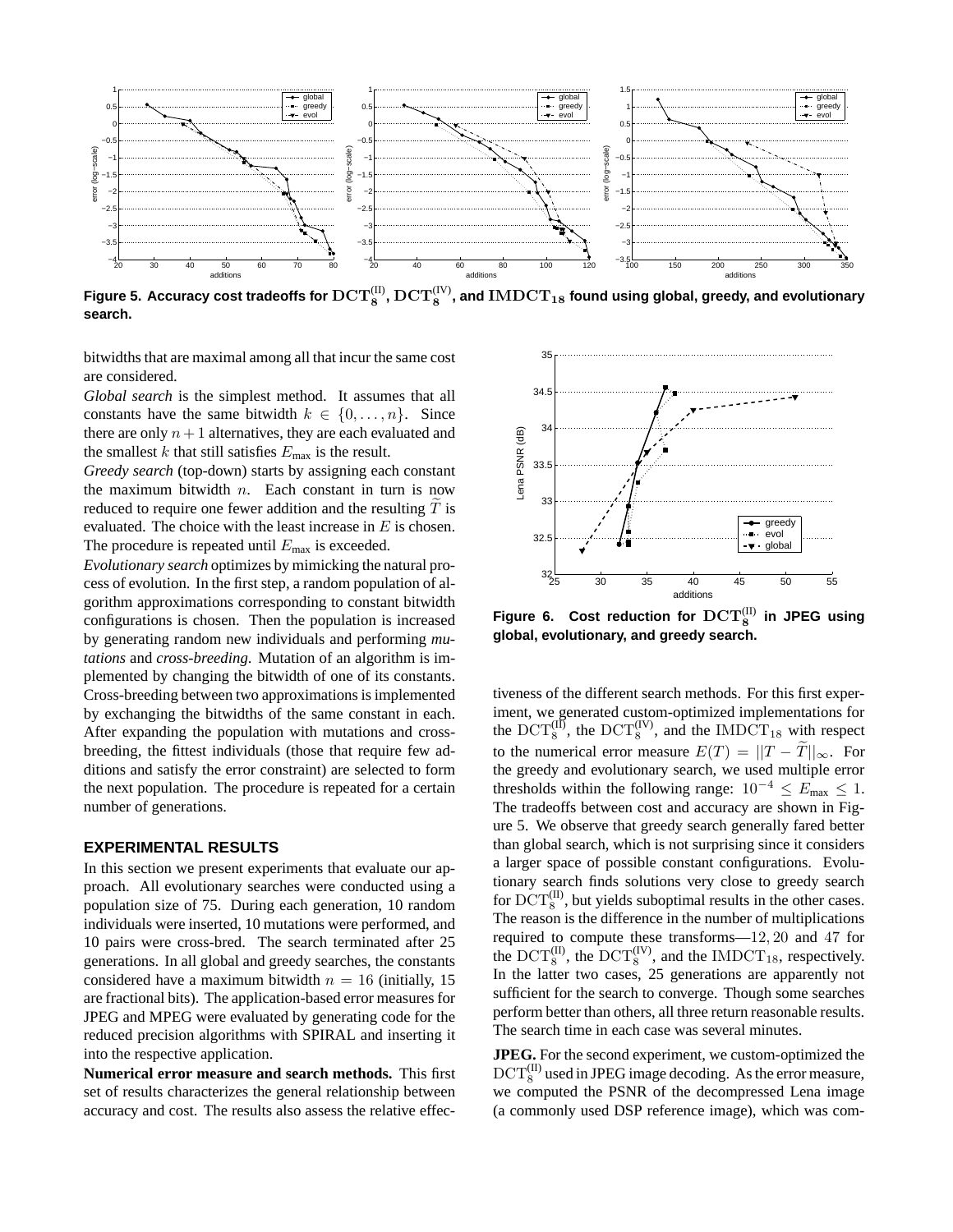

Figure 7. Global search for reducing the  $\mathrm{DCT}_{32}^{(\mathrm{II})}$  in MP3 **audio decoding with error constraints LA and FC.**

pressed using a full-precision  $\mathrm{DCT}_8^{(\text{II})}$ . For the error threshold, we used different values within the following range:  $32 \le E_{\text{min}} \le 35$  (recall that higher PSNR is better, hence  $E_{\text{min}}$  is used). The results are shown in Figure 6; all three search methods were used. Each search took one hour at most. Greedy and evolutionary search outperform global search for higher PSNR thresholds; global search, in turn, is better for PSNRs less than 33.5 dB. This experiment motivates the use of search methods other than global search, since these other methods are able to tailor the precision of individual constants. We have no explanation for poor performance of greedy and evolutionary search in low PSNR regions.

**MP3.** For the final experiment, we custom-optimized the  $\mathrm{DCT}_{32}^{(II)}$  and IMDCT<sub>18</sub> in the MP3 audio decoder. We used both the test for full compliance (FC) and the test for limited accuracy (LA) for our error measures (see the explanation in the Accuracy Configuration section regarding LA and FC compliance ratings). We conducted only a global search, which took several minutes. First we custom-optimized only the  $\mathrm{DCT}_{32}^{(II)}$ , leaving the IMDCT at full precision. Figure 7 shows the result. The RMS (root-mean-square) error drops below the LA threshold for 9-bit precision and above. The FC RMS threshold is satisfied for 13 bits and above; the FC MaxDiff threshold for 12 bits and above. Thus, 13 bits are sufficient for FC (since both FC thresholds are met). A similar experiment for optimizing solely the IMDCT (leaving the DCT at full precision) yields the same bitwidths. Surprisingly, a joint optimization of both transforms (i.e., reducing both concurrently) produces the same bitwidths. The results are summarized in Table 2 together with the costs (BW is the determined global bitwidth/precision; ref BW stands for reference bitwidth). The reference is an implementation with 15 fractional bits per constant. Note that the cost for this reference is also computed using addition chains. CSD would fare considerably worse for this bitwidth as can be seen from Figure 3.

| Table 2. Global search for reducing additions in the                            |  |  |
|---------------------------------------------------------------------------------|--|--|
| $\mathrm{DCT}_{32}^{(II)}$ and the $\mathrm{IMDCT}_{18}$ in MP3 audio decoding. |  |  |

| υu            |    |      |    |      |           |      |
|---------------|----|------|----|------|-----------|------|
|               |    |      | FC |      | ref BW    |      |
|               | BW | adds | вw | adds | <b>BW</b> | adds |
| DCT           | a  | 468  |    | 536  |           | 557  |
| <b>IMDCT</b>  |    | 288  |    | 329  |           | 349  |
| $DCT + IMDCT$ |    | 756  |    | 865  |           | 906  |

# **CONCLUSIONS**

All successful designs are compromises between the design quality and the design effort. Application specific tuning offers a wealth of optimization opportunities, but at the same time, the tuning effort may be time-consuming and require specialized knowledge not generally available to the designer. This paper considered the problem of minimizing the number of additions, subject to an error threshold, in multiplierless implementations of linear DSP transforms.

The paper presented a fully automatic design generation and optimization framework that addresses this optimization problem at two levels. First, we presented an automatic tool for selecting an algorithm that is robust to low precision fixed point approximations. Next, we presented another automatic tool to tailor the precisions of individual constants to minimize the number of additions while staying below a specified error threshold. In the former tool, high-level domain-aware automation frees the designer from having a detailed knowledge of DSP mathematics; in the latter, efficient feedback-driven exploration replaces the designer in the tedious task of simultaneously optimizing a large number of low-level parameters.

We applied our automatic framework to the optimization of several transforms and multimedia applications. We used our tools to automatically explore a large number of design points and investigated the tradeoff between resource constraints and implementation quality. Overall, our results show that custom design generation and optimization can yield significant cost reduction. The ease of use of this fully automatic framework offers a flexible alternative to static IP design reuse.

#### **ACKNOWLEDGMENTS**

The authors wish to acknowledge the support by the National Science Foundation through awards ACR-0234293, SYS-0310941, and ITR/NGS-0325687. Further thanks go to Yevgen Voronenko for helping with the experiments.

### **REFERENCES**

- [1] Reinaldo A. Bergamaschi. Behavioral synthesis: An overview. *TR 20944, IBM T.J. Watson Research Center*, Aug 1997.
- [2] D.R. Bull and D.H. Horrocks. Primitive operator digital filters. *IEE Proceedings G*, 138(3):401–412, 1991.
- [3] Y.-J. Chen, S. Oraintara, T. D. Tran, K. Amaratunga, and T. Q. Nguyen. Multiplierless approximation of